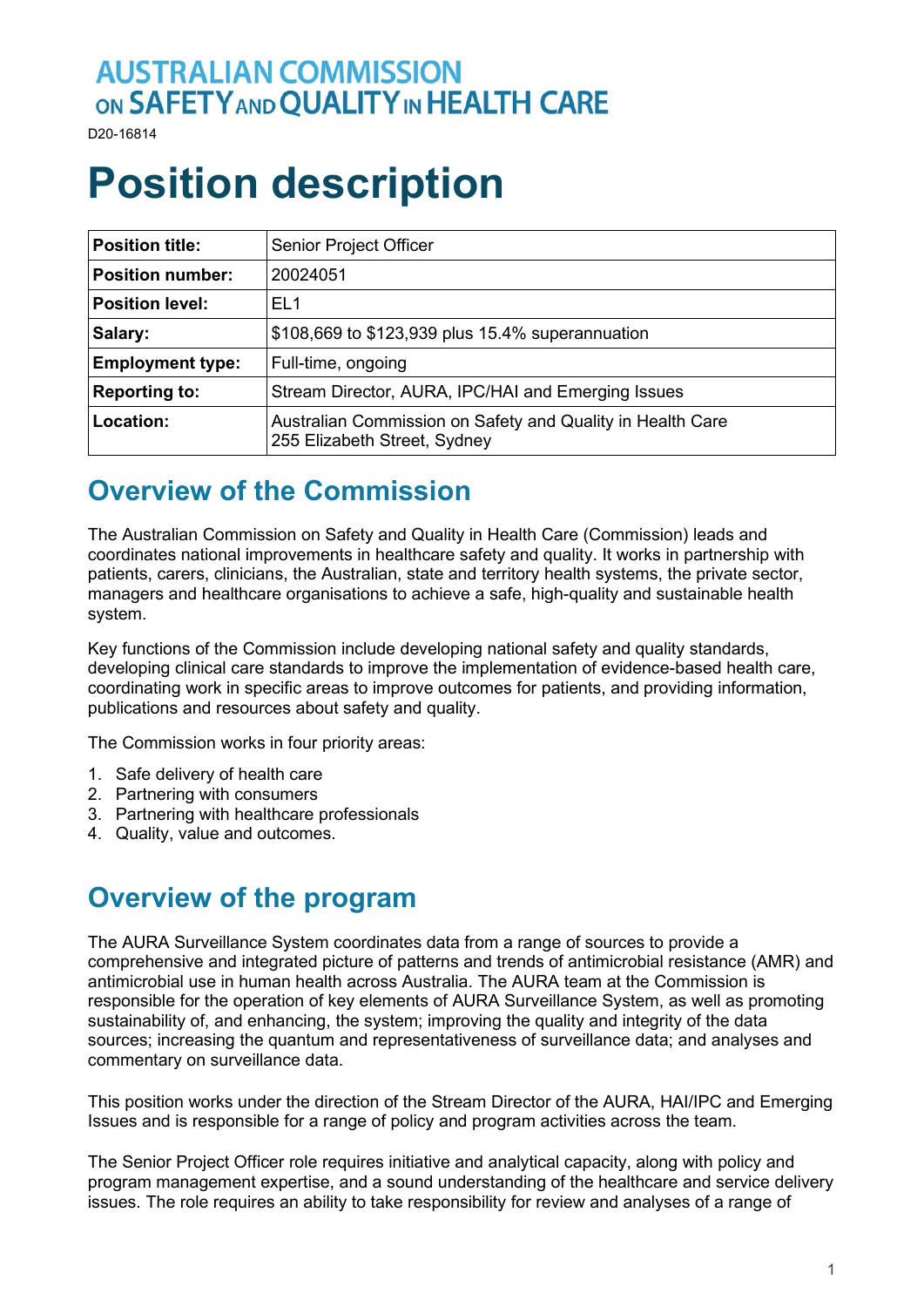clinical and technical data and related issues, respond to changing priorities and work simultaneously on a number of activities.

The role involves a range of research, analytic, writing, planning, project management and consultation activities across a range of technically complex areas, to advance the Commission's work to improve safety and quality of health care.

### **Position duties and responsibilities**

The key position responsibilities are as follows:

- 1. Under the direction of the Stream Director, lead the planning and implementation of strategies and national guidance to support activities of the AURA Surveillance System and other activities of the stream.
- 2. Undertaking project management activities including project planning and documentation, research, implementation, monitoring and reporting on progress of the project; providing recommendations about managing risk; identifying problems and proposing solutions. This work may involve managing procurement, and oversight, of contractors to undertake elements of the work of the stream.
- 3. Identifying relevant material, reviewing, analysing and summarising published literature, websites, policy papers and other materials to prepare papers to inform clinical policy and program direction
- 4. Preparing high-quality written reports, briefs and other documents for a range of audiences on a range of complex healthcare issues.
- 5. Consulting with experts and stakeholders including coordination of formal consultation processes, where required, to achieve objectives of the program.
- 6. Participating in, and presenting to, committee meetings, forums and workshops on relevant topics, and providing secretariat support to relevant committees and expert groups.
- 7. Supporting the Stream Director in the development of relevant aspects of Commission reports, e.g. the Annual Report and the Work Plan. Liaise across the team to coordinate review and respond to requests for advice on internal and external documents, and to draft responses for the Stream Director, as required.
- 8. Undertaking other duties as required/directed.

## **Skills and knowledge required**

The successful candidate will have:

- Demonstrated ability to take initiative and achieve the requirements of complex projects in a timely fashion, with highly developed project planning and management skills at a jurisdictional and/or national programs
- High-level writing, research, analytical and interpretation skills, and presentation of reports.
- Sound analytical decision-making skills, incorporating demonstrated initiative and professional iudgement
- Excellent interpersonal skills, well-developed negotiation, influencing and consultation skills
- Effective oral communication and presentation skills
- Demonstrated resource, time management and prioritisation skills
- Strong understanding of the Australian healthcare system and government policy context and processes
- Knowledge and understanding of the issues regarding safety and quality in health care, particularly in relation to implementation of complex health care change.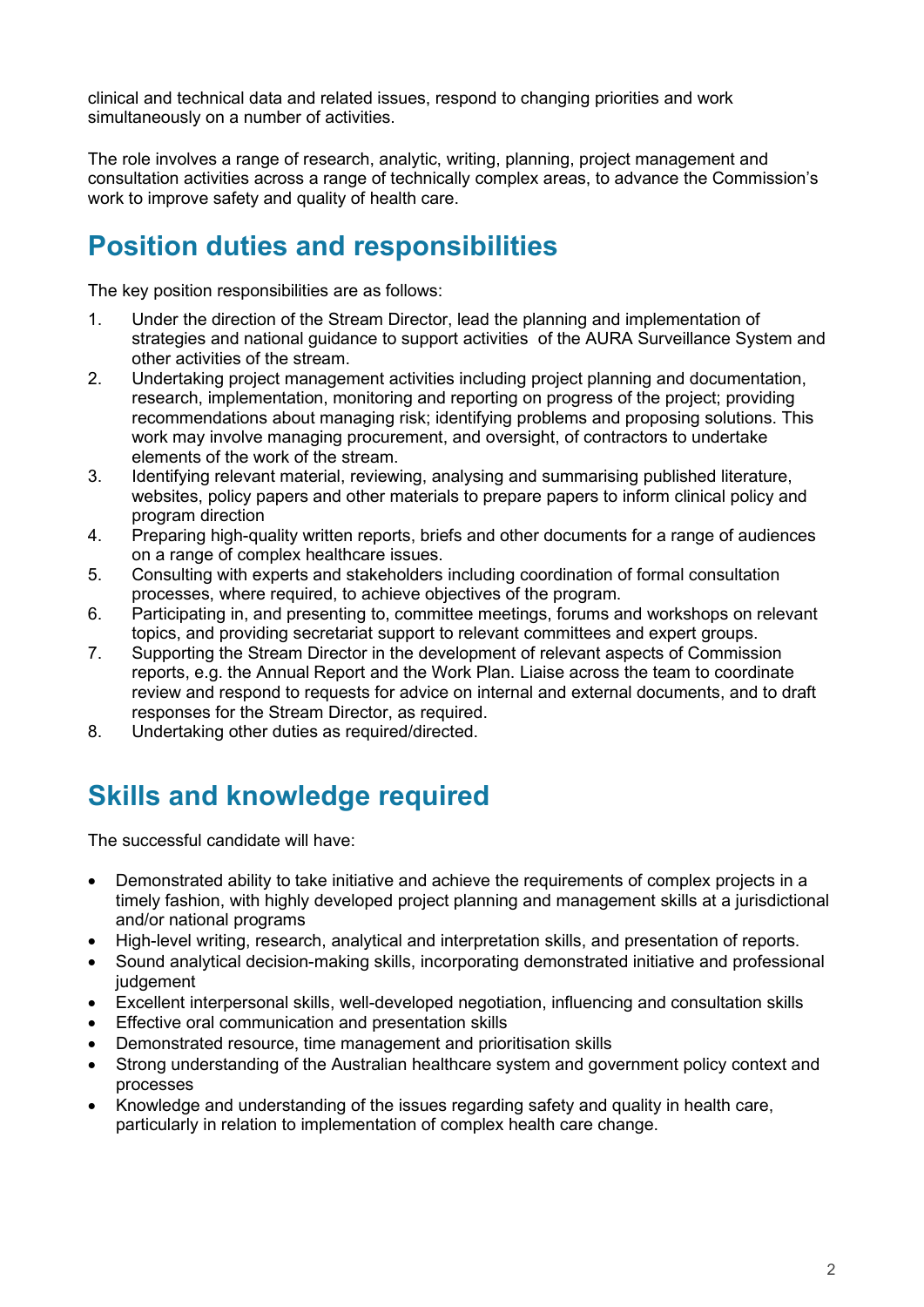# **Qualifications and experience**

The successful candidate will have:

- Demonstrated analytical skills, ability to deal with a range of competing issues capably and sensitively to meet organisational objectives
- Demonstrated project planning management experience in complex environments
- Experience in writing for a range of audiences and in different formats
- Experience in analysing, interpreting and utilising literature reviews and searches of grey material and websites
- Experience in analysing evidence and developing conceptual models and approaches to complex problems
- Experience consulting and liaising with senior clinical and health personnel
- Relevant tertiary qualifications, or experience in a health-related area.

### **Selection criteria**

- 1. Demonstrated, high level policy development and project management experience and skills relevant to safety and quality and/or health care projects
- 2. Demonstrated highly developed communication and interpersonal skills, in particular, an excellent ability to consult and negotiate with a wide variety of stakeholders
- 3. Demonstrated high level writing skills, including the ability to write high quality documents for a variety of audiences and in different formats
- 4. Demonstrated ability to effectively coordinate clinical and technical expert advice to support program and indicator development for quality programs
- 5. Demonstrated high level research and analytical skills and ability to show initiative in resolving problems
- 6. A high level of knowledge and comprehensive understanding of key safety and quality issues relevant to AMR.

# **To apply**

To apply for this position, please submit:

- A CV summarising your relevant experience and qualifications in relation to this position.
- A statement addressing your suitability against each of the selection criteria (no more than 200-300 words per selection criteria).

Applications should be emailed to [ACSQHCHR@safetyandquality.gov.au.](mailto:ACSQHCHR@safetyandquality.gov.au)

Applications are due by **midnight, 20 May 2022.**

Candidates must be Australian citizens to be eligible to apply.

In accordance with Commission policy, subject to any valid exemption, it is a condition of engagement that staff have an up-to-date COVID-19 vaccination status and are able to provide evidence of their vaccination status prior to commencing their engagement.

# **Selection process**

The selection process is commonly made up of several forms of assessment, such as review of written applications, interviews, work sample tests, and referee checks. However appointments may be made based on assessment of written applications and referee checks only. Please inform